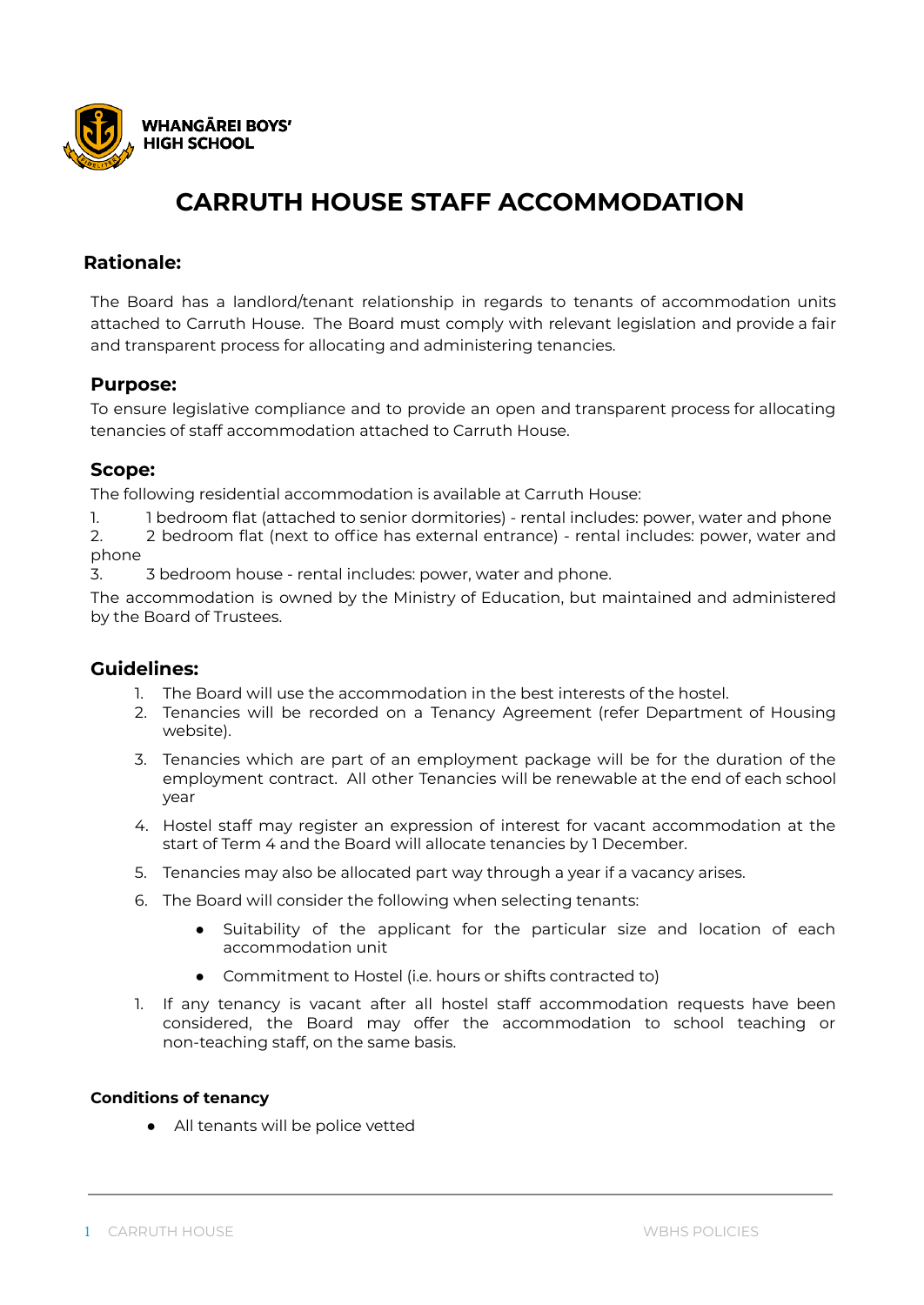

- Pets are generally not allowed
- All WBHS buildings and grounds are designated smokefree by government policy and legislation. No smoking anywhere inside or out.
- Tenants are expected to at all times be good role models for hostel residents in accordance with WBHS/Hostel codes of behaviour for staff, including their private recreational and social activities such as social gatherings/parties and use of alcohol which may be visible to hostel residents.
- Overnight guest stays to be notified in advance to Boarding Director, and limited to 1 week duration
- The hostel driveway must be kept clear at all times for deliveries and services. Parking for tenants and their visitors is available on the street. The house has its own driveway and parking off-street.
- Tenants will provide a schedule of occupants with their application to rent.

#### **Rental**

- Rental will be reviewed at the start of each year
- Rental will be calculated at market rates with allowances of:
	- 20% to recognise the limitations to personal/private use associated with living within the hostel environment
	- An additional 20% for WBHS Employees as per MOE guidelines on School housing.
- Rent will be paid two-weekly in advance by direct credit
- Two weeks rent will be paid as a bond upon acceptance of the agreement. The bond will be lodged in accordance with the Department of Housing Tenancy Bond guidelines <http://www.dbh.govt.nz/landlord-bond>
- The following model will be used to calculate rentals that are not part of an Employment Contract:

|                                                           | Example - 3 bedroom house (per<br>week) |
|-----------------------------------------------------------|-----------------------------------------|
| Market rental                                             |                                         |
| (independent assessment)                                  | 380.00                                  |
| Less allowance for restriction of private enjoyments - 20 |                                         |
| to 40%                                                    | (80)                                    |
| Subtotal                                                  | \$300                                   |
| Add estimate for power                                    | 40                                      |
| Add estimate for water                                    | 5                                       |
| Add estimate for phone rental                             | 15                                      |
| <b>Total weekly rent</b>                                  |                                         |
| (including power, water and phone rental)                 | 360                                     |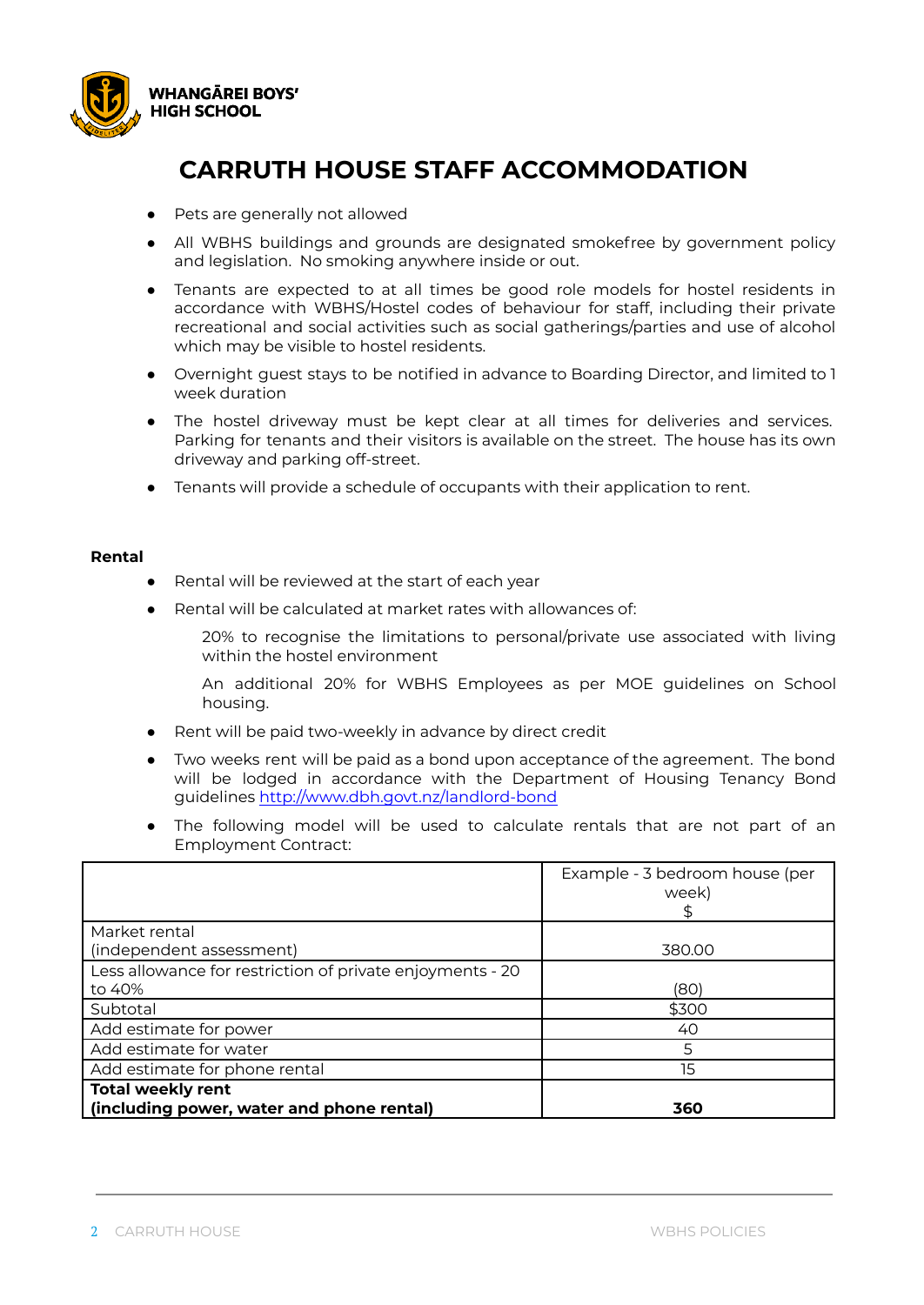

## **GST**

Usually, residential accommodation is GST inclusive, therefore

- No GST is payable on rental received
- GST cannot be claimed on expenses associated with staff accommodation

### **References and Sources**

The Board recognises the following legislative requirements:

#### **Income Tax**

Under the Income Tax Act 1994 tenants of employer-provided housing are liable for PAYE as the provision of accommodation to employees is a taxable benefit, i.e. tenants in school hours will incur a PATE tax liability based on the difference between the market rent and the rent they are paying.

#### **Residential Tenancies Act**

([http://www.dbh.govt.nz/tenancy-agreement\)](http://www.dbh.govt.nz/tenancy-agreement)

Under the Residential Tenancies Act, all tenancies entered into after 1 December 1996 must have a written tenancy agreement, which must include the following:

- The names and contact addresses of the landlord and tenant
- The address of the property
- The date the tenancy agreement is signed
- The date the tenancy is to begin
- Addresses for service for both the landlord and the tenant
- Whether the tenant is under the age of 18
- The rent amount and frequency of payments
- The amount of any bond
- The place or bank account number where the rent is to be paid
- Any fees (letting agent or solicitors) to be paid (if applicable).
- A list of any chattels (like furniture, curtains and other fittings) provided by the landlord
- The type of tenancy and the date the tenancy will end if it is a fixed-term tenancy

Both the landlord and tenant must sign the agreement, and the landlord must give the tenant a copy before the tenancy begins.

The Residential Tenancies Amendment Act 2010 extended the Act's coverage to include boarding house tenancies

Ministry of Education Teaching Housing Policy <http://www.minedu.govt.nz>